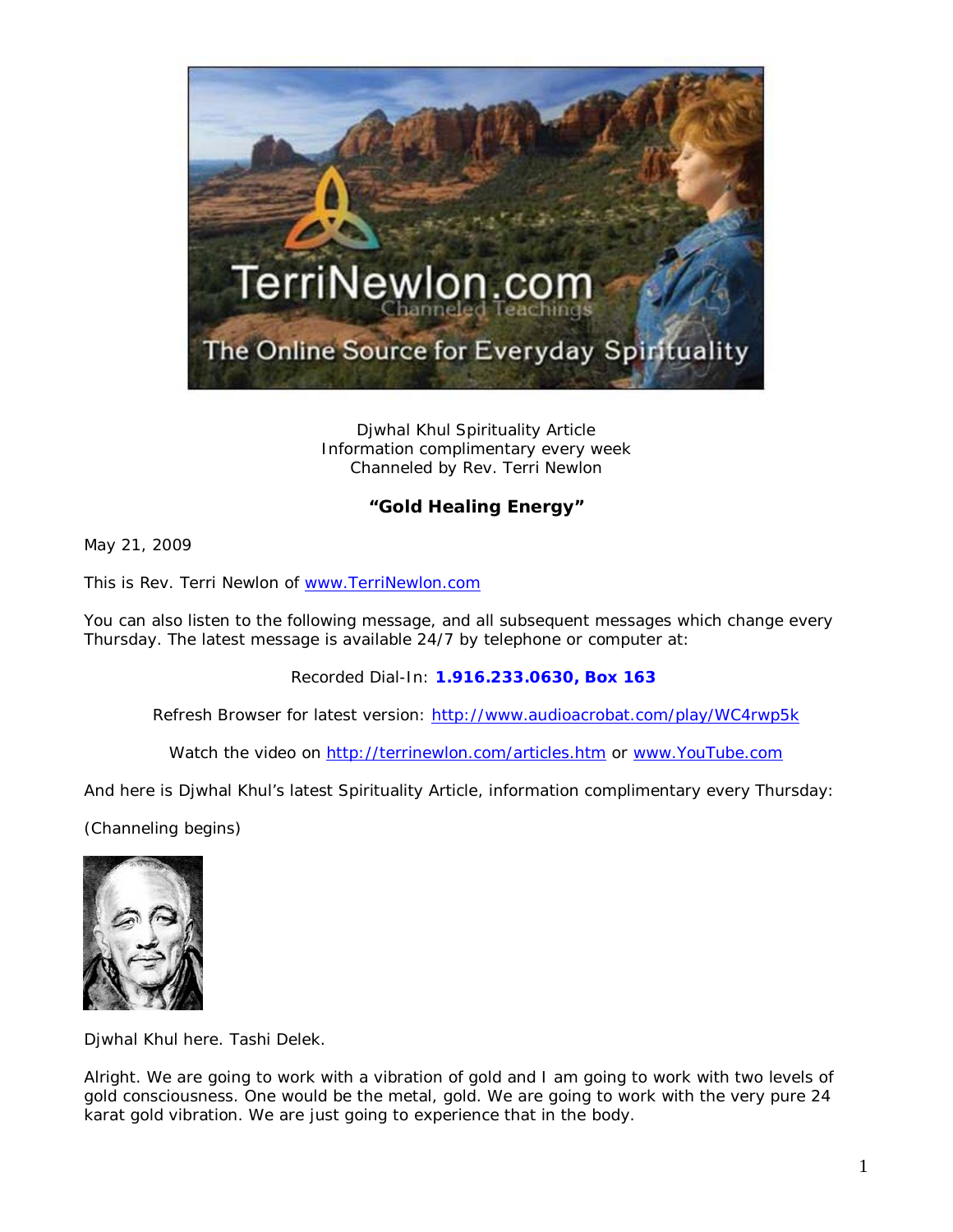We begin to have a very specific pattern or feeling. Sometimes the aura will actually turn gold or will appear as though the skin is jaundiced when you are working with this particular vibration. It does have a lot of healing power.

Now we are going to add 12 Ray gold. That can look anywhere from a metallic gold to a kind of yellow gold or marigold flower color. It can also be just a very pale sheer gold almost like sheer curtains or fabric with a little bit of a gold sheen to it.

Now the 12 Ray vibration of gold color is the Christed consciousness essentially and it also has a strong healing power. Now we are going to work with specifically the positive aspect of that Ray quality only.

All things in Creation have positive, negative or neutral. We are working with a Holy Trinity within them. We are working with the positive aspect only.

Let's invoke that particular vibration, adding it to the vibration of the gold metal and we are going to work this in the body a little bit. It begins to heal things so if you have been having allergies it might go to work on your sinuses. If you have been having stomach troubles, you might feel a little bit of Chi moving in the stomach area. If you have maybe been having trouble with a knee joint, it might begin to twinge a little bit or maybe even ache a little bit. That tells you that the gold healing energy is going to its target place. It is beginning to work and what it does is move the Chi that is stagnant or move the energy that is stagnant.

So when energy is flowing, the body is in a good state. When energy is stagnant, the body is in a state where it requires healing or it is moving into a stage of death or something of that nature. And by stage of death I mean in varying degrees from having a few allergies all the way to taking the last breath. So there are varied degrees of death. They start with just the immune system a little weakened, all the way to whatever.

So the gold healing light, let's just reinforce that. We want the vibrational frequency of 24 karat gold and we are adding to it the positive aspect of the [12](http://www.terrinewlon.com/12_ray_attunements.htm) Ray. You can learn more about the 12 [Ray Attunements](http://www.terrinewlon.com/12_ray_attunements.htm) on the website if you are interested.

The 12 Ray vibration gold, positive aspect only, infused with that same vibration, you should be getting a nice vibrant tingling effect all over and with the eyelids closed, you may see a gold color on the back of the eyelids, that would be a normal use of this energy.

Alright dear ones. That has been your Spirituality Article information for this week.

As always, thank you and my love to you,

Djwhal Khul

Channeled by Rev. Terri Newlon [www.TerriNewlon.com](http://www.terrinewlon.com/)

(Spirituality Article, Transcribed by Micheline Ralet)

Training for Modern Mystics [Channeled Teachings for Everyday Spirituality](http://www.terrinewlon.com/)

© 2009 All Rights Reserved – Terri Newlon Inc.

Join our e-newsletter and get complimentary Spirituality Articles information every week.

NEW custom designed long distance ethers broadcast for anyone seeking Spiritual Enlightenment. Great for World Servers. Economically priced. [http://terrinewlon.com/events\\_sessions.htm](http://terrinewlon.com/events_sessions.htm)